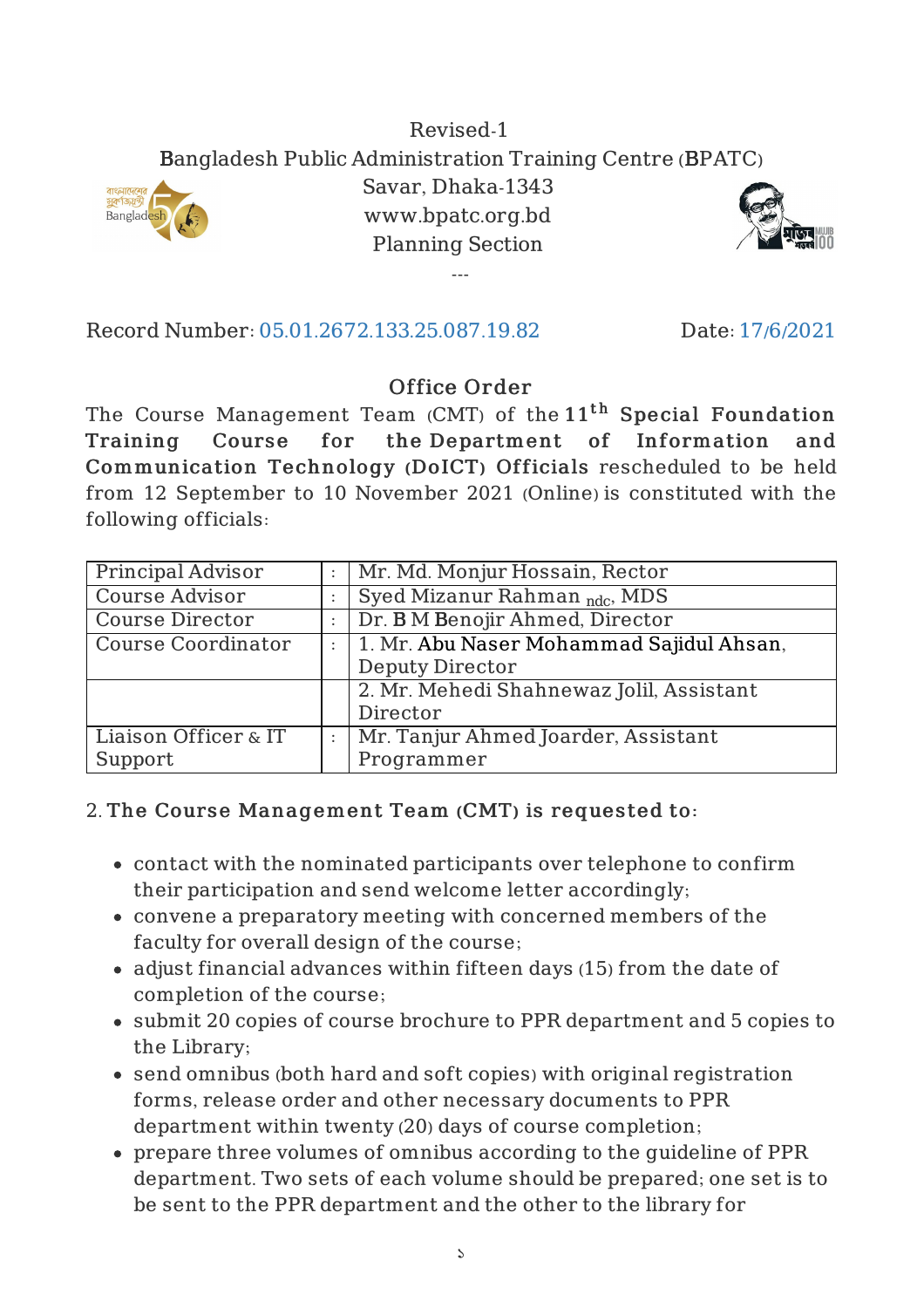preservation. Omnibus (three volumes) will consist of all handouts and be arranged module-wise and must bear page number and there will be an index in it. Course name, duration and course management team are to be mentioned in a separate top-page;

- moreover, a profile of guest speakers is to be added in a separate page
- send pen picture of the participants of the course to the Evaluation Department with in seven (7) working days of completion of the course;
- send a list of the participants to PPR department at the first day of the course;
- send a copy of the release order to the DoICT and PPR department on the closing day of the course;
- send soft copy of relevant papers to the programmer and MIS to publish on the BPATC's website;
- send a Completion Report (CR) of the course within 7 working days after the course ends;

3. All courses of the Centre should run as per standard norms. Course Management Team (CMT) is expected not to deviate from the existing norms without prior approval of the Rector. If necessary, any deviation proposal may be discussed in the faculty meeting;

4. The order is issued with the approval of the competent authority.

05-09-2021 Dr. Md. Mohoshin Ali Director Phone: 02224446607 Fax: 02224445029 Email: ppr.bpatc@gmail.com

Record Number:

Date: 17/6/2021

05.01.2672.133.25.087.19.82/1(92) Copy for Kind Information and Necessary Action, 1) All Members (CMT), '11th Special Foundation Training Course for DoICT Officials', BPATC, Savar, Dhaka 2) Faculty (All), BPATC, Savar, Dhaka. 3) Programmer, BPATC, Savar, Dhaka (Please publish on the website of BPATC)